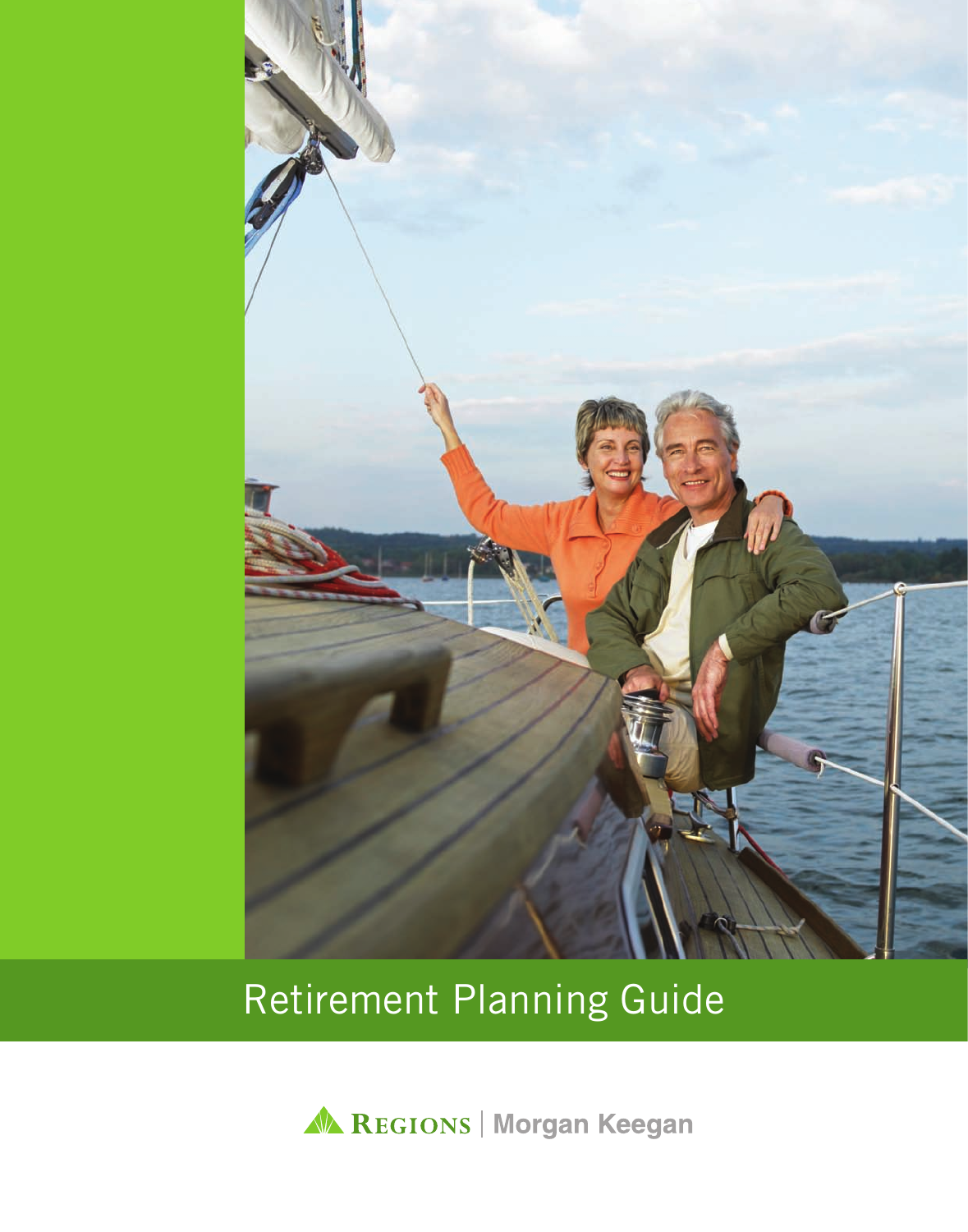## What you'll find inside…

Where are you now?................ *Current financial picture and the barrient* 

Where do you want to go?....... *Your retirement needs and how* 

How do you get there?............. *The best savings tools and inverther* 

What decisions do you face?... *Pensions, Rollovers, Social Sec and Distributions from Qualified Plans and IRAs*

Resources....................................................................................... page 22 *Contact information and places to find and places to final and places* 

Retirement used to be more clear-cut. One day you were working, and the next day you weren't — moving from paychecks straight to pension and Social Security checks.

## Expect more from your retirement

## $\rightarrow$  Take your retirement planning to the next level **with a complimentary review by a Morgan Keegan financial advisor — call 1-866-951-9511.**

Now times are different. Fewer companies offer traditional, guaranteed pensions. And Social Security may only cover a small portion of your needs. On top of that, people are living longer, and you'll likely spend 20 to 30 years in retirement.

## REGIONS IS HERE TO HELP…

Together we'll develop a plan that will help ensure your comfort and financial well-being throughout retirement.

This Retirement Planning Guide will provide you with information and insights. But it doesn't end there. You also can call on your Regions retirement experts and financial advisors from our Morgan Keegan & Company partner. You'll get the professional attention you deserve as you work toward your goals.

1-866-951-9511 regions.com

P.O. Box 11007 Birmingham, AL 35288



| the basics of retirement planning                         |  |
|-----------------------------------------------------------|--|
|                                                           |  |
| w much to save                                            |  |
| estment options for your situation                        |  |
| curity, Income-generating Investing,<br>ed Plans and IRAs |  |
| es to find additional assistance                          |  |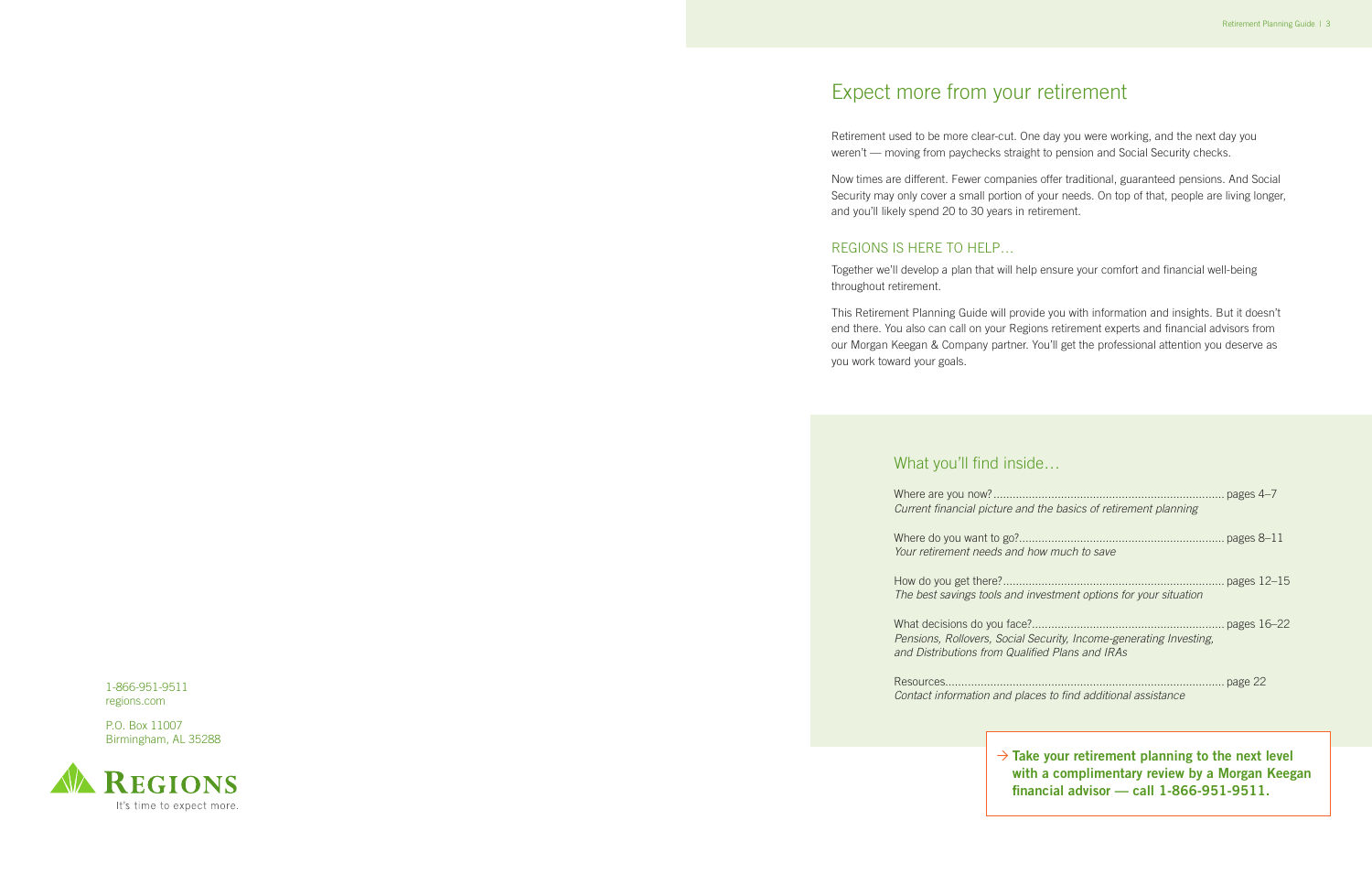## Easy to start — easy to continue

Whether you're just getting started with your retirement planning, or you've already reached retirement, we're here to make it easy — and help your dreams come to life.

Good retirement planning changes with you and is an ongoing process based on your circumstances and life events. That's why your strategies must also be open to ongoing monitoring and adjusting. Regions' expert advice and guidance can help you stay on track as you reach toward your goals.

…the ability to look ahead and make adjustments will be invaluable for ensuring financial well-being that lasts.  $\bigcup$ 

## Overall financial planning

 $\rightarrow$  Take your retirement planning to the next level with a complimentary **review by a Morgan Keegan financial advisor — call 1-866-951-9511.**

A good place to begin is with an overall financial plan. Think of this process as a "loop" where you set goals, implement your plan, keep it up-to-date, and then repeat that as needed. In addition to help from Regions, you should also consult your tax, estate, and other advisors as an important part of any financial strategy.

Expect professional advice and guidance

# Where are you now?



Regions makes it easy to get retirement planning tailored to specific needs…especially from its Morgan Keegan advisors… "

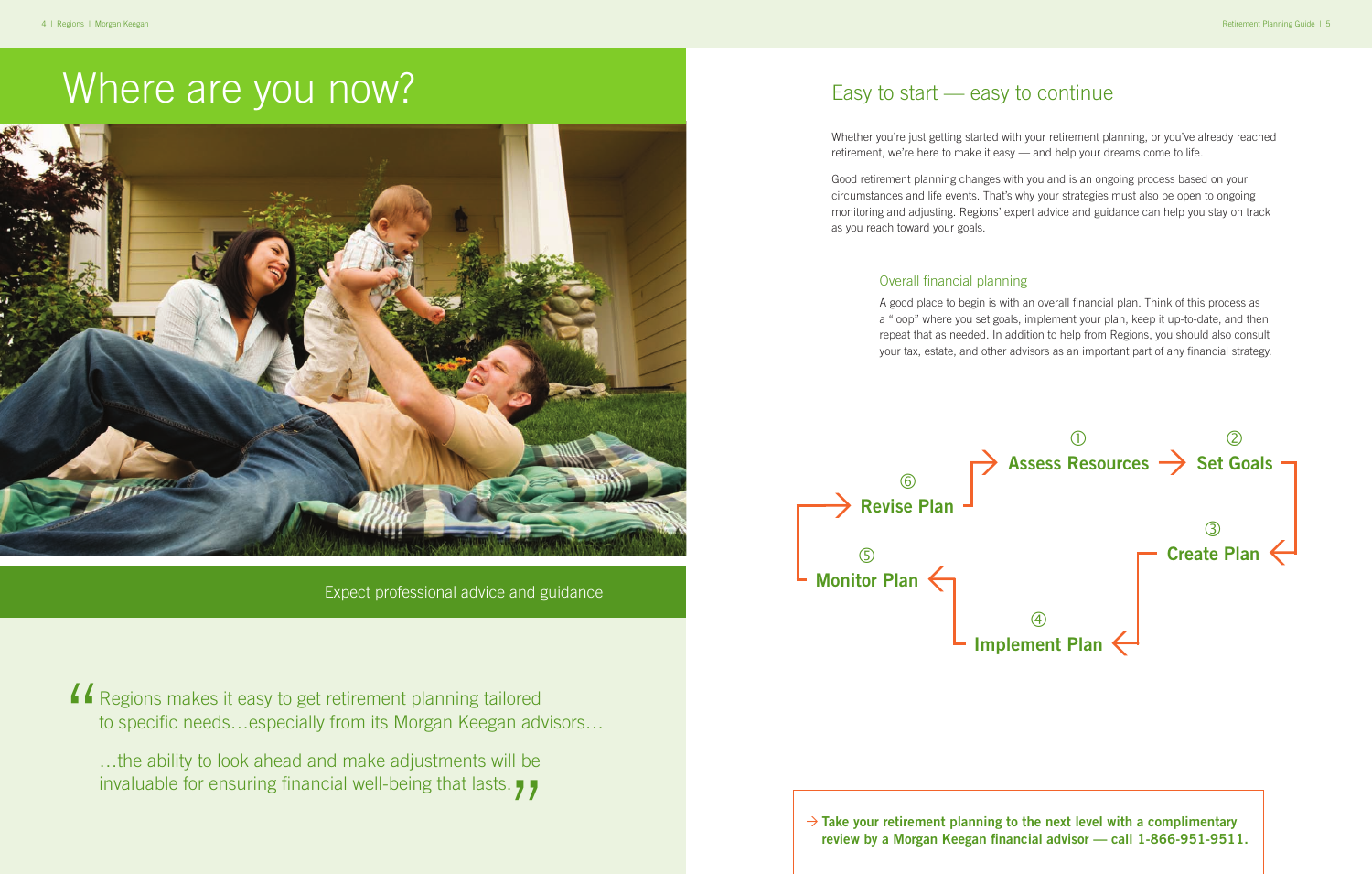## Retirement planning basics

You may have a very idealistic vision of retirement — doing all of the things that you never seem to have time to do now.

 $\triangleright$  Do you envision yourself simply relaxing and pursuing your favorite pastimes in a comfortable home you've worked hard to own? Or will you still need to pay a mortgage

▶ Do your goals include lots of leisure activities like travel, recreation, and entertainment?

## First, define what retirement means to you

▶ Social Security may be around when you retire, but the benefits that you get from Uncle Sam may not provide enough income for your retirement years — possibly only

- or other housing expenses?
- How costly are your special interests?
- planning for expenses associated with charitable giving and volunteer work?
- 

 $\triangleright$  To make matters worse, few employers today offer a traditional company pension plan that guarantees you a specific income at retirement. So substantial personal funding is

▶ And on top of that, people are living longer and must find ways to fund those additional

4Are you considering supplementing your income with part-time work? Or are you

▶ Are you in good physical shape? And what type of healthcare costs do you anticipate?

#### Facts to consider:

- ▶ Collect and organize financial documents bank, investments, insurance, estate
- 4Make a list of assets and liabilities, and income and expenses
- 4Analyze all of this data to see your overall financial situation

- 4Establish a savings and investment portfolio to meet your goals be open to change
- ▶ Enlist help from Regions' experts as well as your tax, estate, and other advisors
- meeting a small portion of your needs.
- usually required.
- years of retirement, too.

Such eye-opening facts mean that sound retirement planning is critical today if you want tomorrow's dreams to come true. But proceed with confidence: retirement planning is easier than it used to be, thanks to the many tools and resources available — please read on.

## Financial planning review

#### ÅAssess Resources

## ÇSet Goals

- ▶ Establish how you want to live in retirement residence, leisure, health care
- ▶ Make a timeframe for achieving your goals

#### **33** Create Plan

- ▶ Calculate the gap between current resources and established goals
- $\blacktriangleright$  Evaluate savings plan options

#### **4** Implement Plan

### ÖMonitor Plan

- $\blacktriangleright$  Review your goals often  $-$  at least annually
- ▶ Measure your progress

### **6 Revise Plan**

- ▶ Remember, retirement planning is not static, but is a flexible, changing dynamic
- ▶ As your situation progresses, you may need to make adjustments and we can help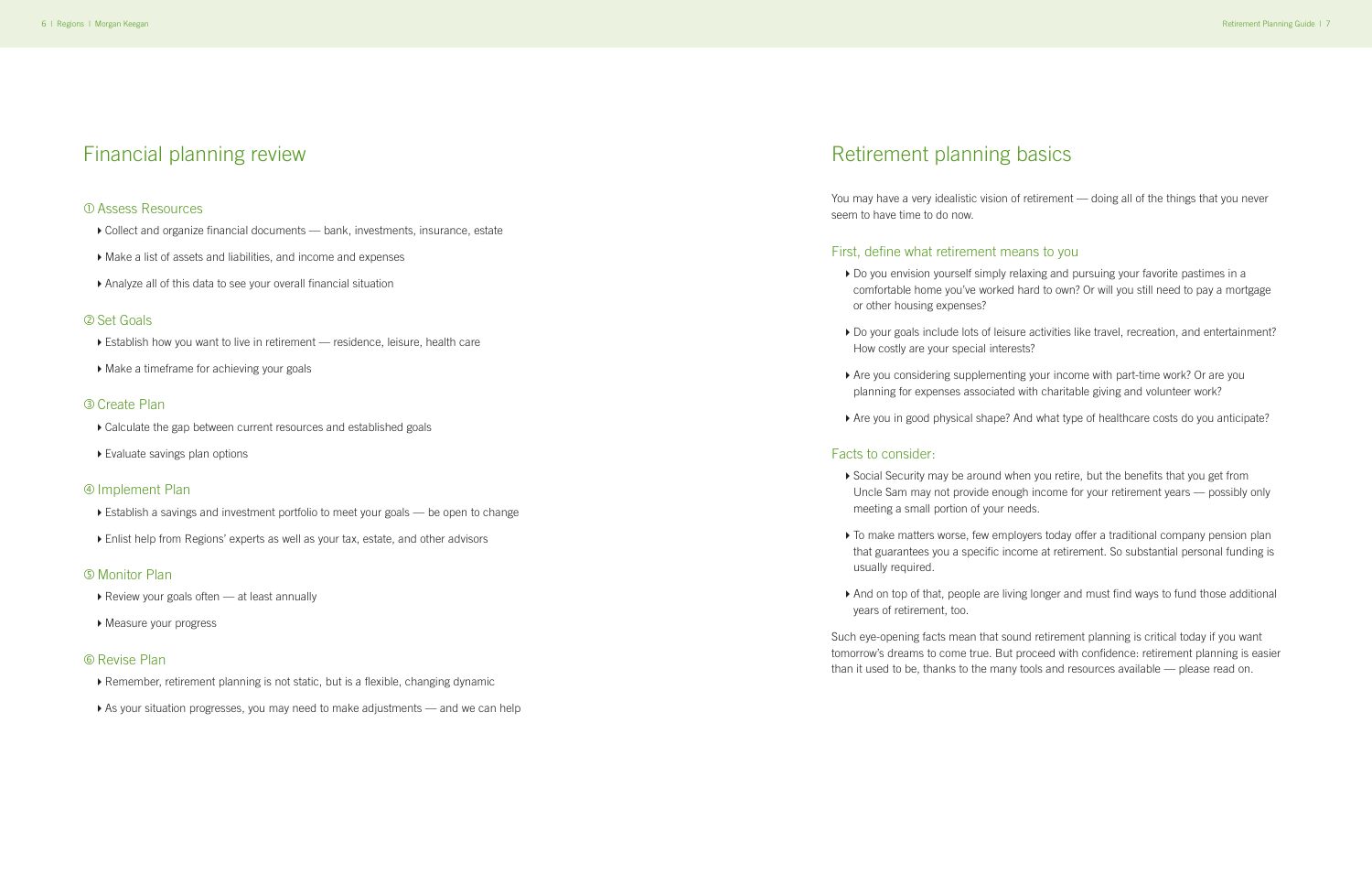# Where do you want to go?



## Determine your retirement income needs

Many experts suggest that you need at least 70 to 80 percent of your pre-retirement income to enable you to maintain your current standard of living in retirement. But this is only a general guideline. To determine your specific needs, you may want to estimate your annual retirement expenses.

Use your current expenses as a starting point, but note that your expenses may change dramatically by the time you retire. If you're nearing retirement, the gap between your current expenses and your retirement expenses may be small. If retirement is many years away, the gap may be significant, and projecting your future expenses may be more difficult. But the sooner you start, the better.

…Regions helps assess financial information to get a clear picture of today...and determine how to reach tomorrow. 77

Keep in mind that your annual expenses may fluctuate throughout retirement. For instance, if you own a home and are paying a mortgage, your expenses will drop if the mortgage is paid off by the time you retire. Other expenses, such as health-related expenses, may increase in your later retirement years. A realistic estimate of your expenses will tell you about how much yearly income you'll need to live comfortably.

- At what age do you plan to retire? The younger it is, the more money you'll need.
- ▶ What is your life expectancy? You'll likely spend 20 to 30 years in retirement.
- 4What growth can you expect from your savings? Be conservative with this estimate.
- ▶ Do you expect to dip into your principal? Build in a cushion to guard against risks.

And remember to take inflation into account. The average annual rate of inflation over the past 20 years has been approximately 3 percent. (Source: Consumer Price Index data published annually by the U.S. Department of Labor.)

Expect a clearer picture of your future

Defining where you want to be in retirement is part of achieving goals… "

#### **Figure out how much you'll need to save:**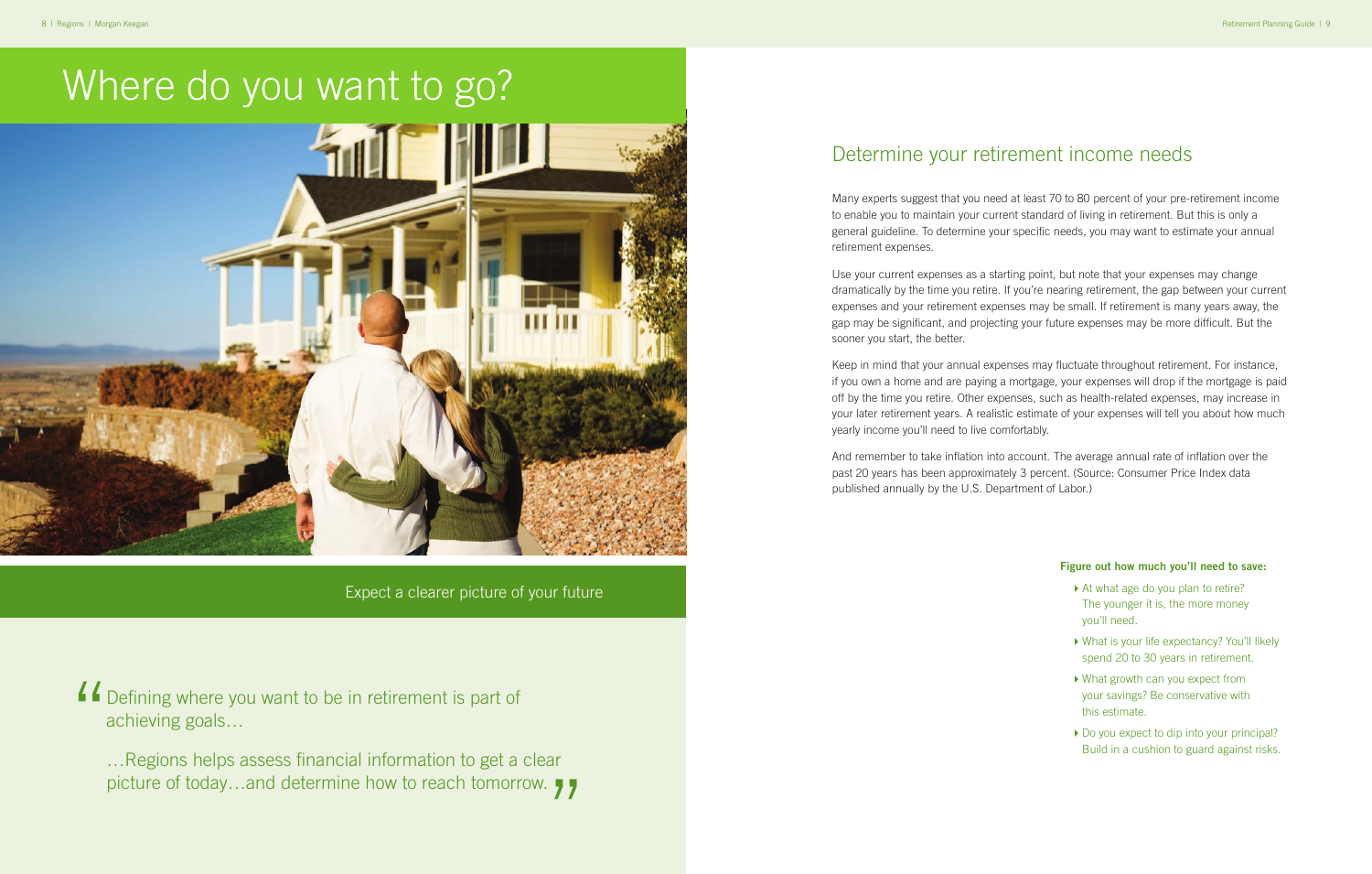## **Examples of common expenses to estimate:**

- ▶ Food and clothing
- ▶ Housing: Rent or mortgage, property taxes, homeowners insurance, maintenance
- ▶ Utilities: Gas, electric, water, telephone, cable TV
- ▶ Transportation: Car payments, auto insurance, gas, maintenance, public transportation
- ▶ Insurance: Medical, dental, life, long-term care
- ▶ Healthcare costs not covered by insurance: Deductibles, co-payments, prescription drugs
- ▶ Taxes: Federal and state income tax, capital gains tax
- ▶ Debts: Personal loans, business loans, credit card payments
- ▶ Education: Children's or grandchildren's college expenses
- 4Gifts: Charitable and personal
- 4Recreation: Travel, dining out, hobbies, leisure activities
- ▶ Care for yourself, your parents, or others: Costs for a nursing home or assisted living
- 4Miscellaneous: Personal grooming, pets, club memberships



 $\rightarrow$  Take your retirement planning to the **next level with a complimentary review by a Morgan Keegan financial advisor — call 1-866-951-9511.**

## Saving and investing to reach retirement goals

By the time you retire, you'll need a nest egg that will provide you with enough income to fill the gap left by your other income sources.

Map out a savings plan that works for you. Assume a conservative rate of return — for example, 5 to 6 percent — and then determine approximately how much you'll need to save every year between now and your retirement to reach your goal.

## **More about life expectancy and Social Security**

Because people are living longer, according to the U.S. Administration on Aging, persons reaching age 65 have an average life expectancy of an additional 18.5 years.\* And since Social Security accounts for only 38.6 percent of total aggregate income for aged persons,\*\* Social Security alone may not be enough to see you through your retirement years. In fact, many experts state that Social Security might provide for only a small portion of your expenses in retirement.

\*Source: A Profile of Older Americans: 2005, U.S. Administration on Aging \*\*Source: Income of the Aged Chartbook 2004, Social Security Administration

(Released September 2006)

## Calculate "The Gap"

Once you have estimated your retirement income needs, estimate future assets and income — Social Security, a retirement plan at work, a part-time job, etc. If estimates show that you have a gap, the rest will have to come from retirement savings.



"The Gap" is the difference you need to fill, between expenses and income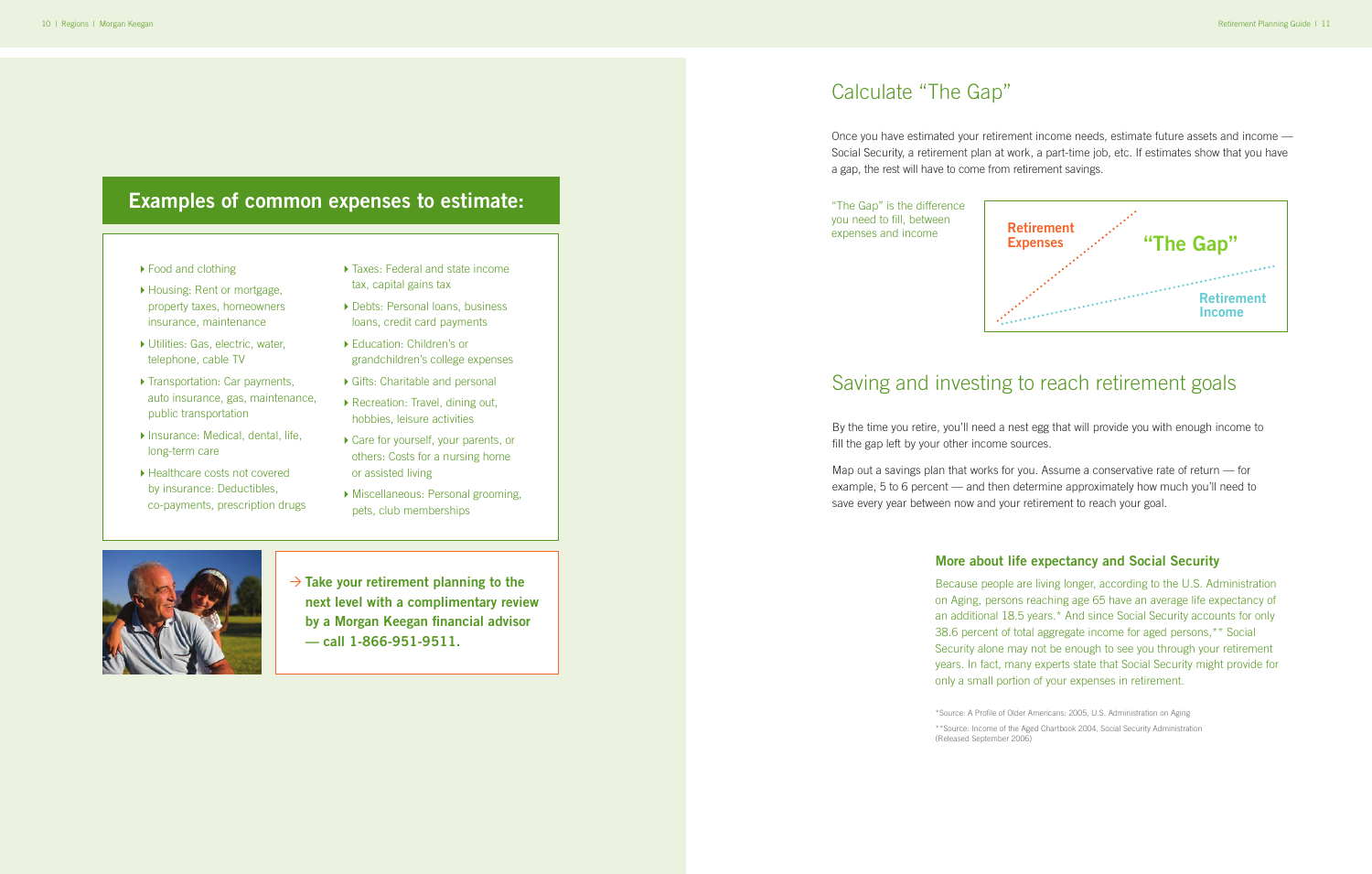# How do you get there?



Expect planning that helps you reach your destination

…fortunately, you can count on Regions and Morgan Keegan for sound advice and guidance, as well as the resources to help reach that destination  $\sqrt{\phantom{a}}$ 

Retirement requires sound financial planning today and going forward, too… "

> $\rightarrow$  Take your retirement planning to the next level with a complimentary **review by a Morgan Keegan financial advisor — call 1-866-951-9511.**

## Understanding savings and investment options

Before you begin, a good savings and investment strategy requires that you build on a sound foundation and establish a few ground rules:

- ▶ Seek professional retirement planning assistance
- ▶ Assess your risk tolerance
- ▶ Determine your investing timeframe
- ▶ Determine the amount of money you can invest
- ▶ Choose investments that are appropriate for your risk tolerance and time horizon
- ▶ Consult your tax, estate, and other financial advisors

When you implement your investment plan, the following are among the most common retirement savings and investment tools; others are also available. And of course, there is a wealth of options available through Regions' partner, Morgan Keegan.

**Roth IRAs** don't permit tax-deductible contributions but allow you to make completely tax-free withdrawals under certain conditions. With both types, you can typically choose from a wide range of investments to fund your IRA.

**Both 401(k) and 403(b) plans** can also allow after-tax Roth contributions. While Roth contributions don't offer an immediate tax benefit, qualified distributions from your Roth account are free of federal income tax.

**Employer-sponsored retirement plans** allowing employee deferrals — 401(k) and 403(b) plans — are powerful savings tools. Your contributions come out of your salary as pretax contributions (reducing your current taxable income) and any investment earnings are tax-deferred until withdrawn. These plans often include employer-matching contributions and should be your first choice when it comes to saving for retirement.

**Traditional IRAs**, like employer-sponsored retirement plans, feature tax deferral of earnings. If you are eligible, traditional IRAs may enable you to lower your current taxable income through deductible contributions. Withdrawals, however, are taxable as ordinary income (unless you've made nondeductible contributions, in which case a portion of the withdrawals will not be taxable).

**Annuities** are generally funded with after-tax dollars, but their earnings are tax deferred (you pay tax on the portion of distributions that represents earnings). There is generally no annual limit on contributions to an annuity. A typical annuity provides income payments beginning at some future time, usually retirement. The payments may last for your life, for the joint life of you and a beneficiary, or for a specified number of years (guarantees are subject to the claims-paying ability of the issuing insurance company).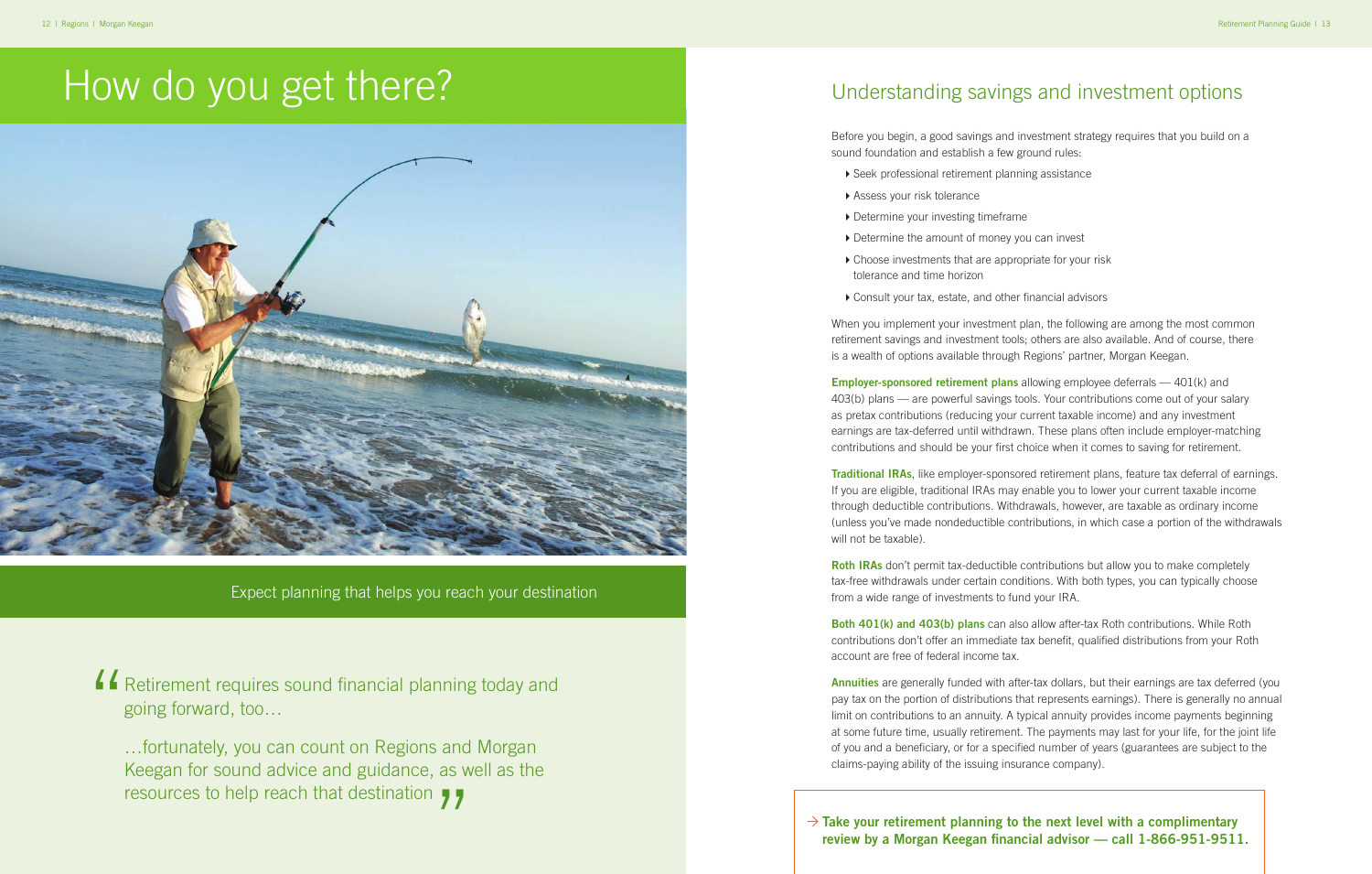## Some savings and investment calculations

Your retirement income will be provided by many popular sources including retirement plans, personal investment savings, and Social Security. While there are several savings options available to you, the following calculations give you an idea of how much of a difference planning can make.

## 401(k) plans

This example assumes an employee has a current 401(k) balance of \$50,000 and earns \$75,000 per year with assumed 3% salary increases. The employee is contributing 10% of income with a 50% match up to 6% of salary. The annual rate of return is 8%.

| Age now | Age at retirement | Annual contribution with<br>employer match (inflated annually at 3%) | Total savings accumulated |
|---------|-------------------|----------------------------------------------------------------------|---------------------------|
| 35      | 65                | \$9,750                                                              | \$2,055,795               |
| 45      | 65                | \$9,750                                                              | \$813,582                 |
| 55      | 65                | \$9,750                                                              | \$273,679                 |

### Traditional IRAs

Here, a Traditional IRA current balance of \$20,000 is assumed for an employee who is making maximum annual contributions of \$5,000. It is assumed that the employee will begin making an additional \$1,000 in catch-up contributions upon reaching age 50. The annual rate of return is 8%.

| Age now | Age at retirement | Annual contribution | Total contributions<br>(additional \$1,000 at age 50) | Total savings accumulated<br>(before taxes) |
|---------|-------------------|---------------------|-------------------------------------------------------|---------------------------------------------|
| 35      | 65                | \$5,000             | \$165,000                                             | \$842,307                                   |
| 45      | 65                | \$5,000             | \$115,000                                             | \$369,658                                   |
| 55      | 65                | \$6,000             | \$60,000                                              | \$137,051                                   |

## Social Security

- 4A well-diversified portfolio can help minimize risk
- $\triangleright$  The earlier you start, the more you can contribute over your working lifetime
- $\triangleright$  The earlier you start, the more time your investments will have to compound
- $\triangleright$  With a longer timeframe, you have more investment options

The 2008 Social Security FICA income limit is \$102,000 with an annual maximum Social Security benefit of \$26,220 per year for a single person and 1.5 times this amount for a married couple. To receive the maximum benefit would require earning the maximum FICA salary for nearly your entire career. You would also need to begin receiving benefits at your full retirement age of 66 or 67 (depending on your birth date). Your actual benefit may be lower or higher depending on your work history and the complete compensation rules used by Social Security.

If you're lucky, your expected income sources will be more than enough to fund even a lengthy retirement. But what if it looks like you'll come up short? Don't panic — there are probably steps that you can take to bridge the gap. A financial professional can help you figure out the best ways to do that, but here are a few suggestions:

- ▶ Try to cut current expenses so you'll have more money to save for retirement
- ▶ Shift your assets to investments that have the potential to substantially outpace inflation (but keep in mind that investments that offer higher potential returns may involve greater risk of loss)
- ▶ Lower your expectations for retirement, so you won't need as much money (no beach house on the Riviera, for example)
- ▶ Work part-time during retirement for extra income
- ▶ Consider delaying your retirement for a few years (or longer)

Your experiences will vary, but as shown, the sooner you start, the more you can save — and the more resources you use, the better off you could be.

**Bonds** are also good as income investments because of their steady and predictable stream of income through interest payments. Bonds have traditionally been important for retirees for this reason. Also, though they are not risk-free (e.g., a bond issuer could default on a payment or even fail to repay the principal), bonds as a whole are considered somewhat less risky than stocks, though individual securities have their own specific risks. Because the performance of bonds and stocks is not highly correlated (i.e., the two often behave quite differently), bonds offer significant diversification benefits, too.

**Mutual funds and individual securities.** When creating an investment portfolio for retirement, the types of investments you will make depend on several factors. One factor to consider is the amount of money you have to invest and another is the amount of risk you wish to take. Mutual funds allow you to adequately diversify your portfolio even if you only have a small amount to invest. There are many allocations available that are dependent on your personal risk factors. Individual stocks can also be beneficial in the process of growth and diversification of your portfolio.

#### Keep in mind...

### **Controlling expenses**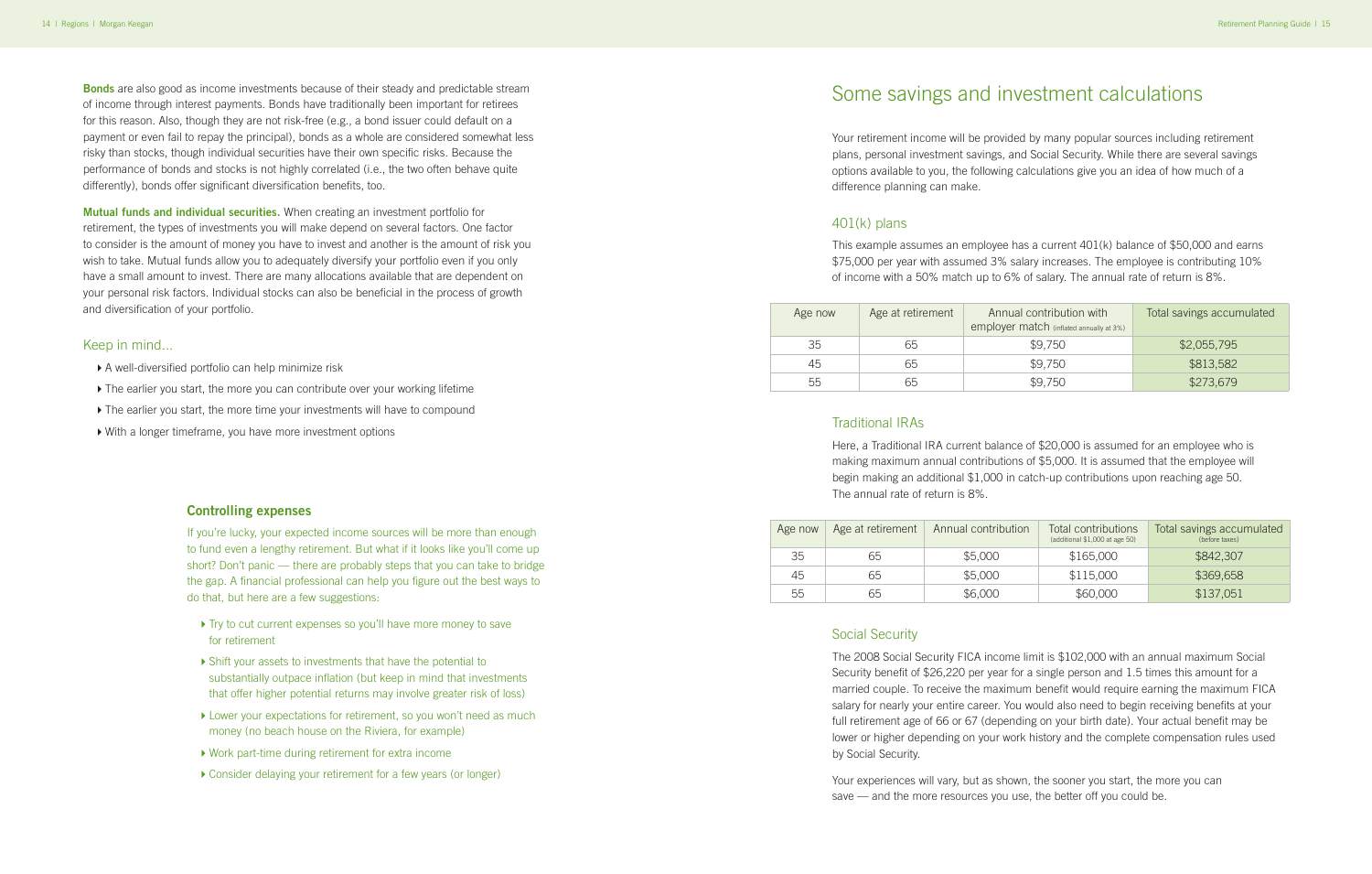Expect advice and guidance for when you retire

# What decisions do you face?



…knowing the right information can save money and preserve peace of mind. It's key to seek the proper professional and legal advice on these issues.<br>
7

From tax laws to income considerations…there's so much to know about savings and investments when retirement age is reached… "

## Pensions†

If you participate(d) in a traditional pension plan — also known as a defined benefit plan — with your employer, you may receive monthly benefits from the plan after you retire. Depending on your plan's provisions, you may have more than one payout option to choose from.

One option is a lump-sum payment where you receive the entire value of your plan in a single payment with no further payments to be made to you or your survivors.

Other options offer you and your spouse a joint and survivor annuity. If your spouse consents in writing, you can generally decline this option and elect a single-life annuity instead.

With a joint and survivor annuity, payments continue as long as either you or your spouse is alive. When one spouse dies, the benefits paid to the surviving spouse generally cannot be less than 50 percent (or more than 100 percent) of the joint benefits. By contrast, with a single-life annuity, payments last for your lifetime and cease upon your death.

> For example, if you received one payment after retirement and then died, the single-life annuity would provide no further payments from your pension. Your spouse would receive nothing.

▶ Cost-of-living adjustment — if insuring, consider a larger policy to offset inflation  $\blacktriangleright$  Life expectancy of spouse — if longer, the joint and survivor annuity may make

So why would you choose a single-life annuity knowing that payments will stop at your death? One reason is that the single-life annuity generally pays a larger monthly benefit than the joint and survivor annuity. This is because the payments are designed to last for a smaller number of years (i.e., one life expectancy instead of two). Retirees who want to maximize their monthly income sometimes choose the single-life annuity for this reason. The retiree can then use the additional income to purchase life insurance with his or her spouse as the beneficiary, thereby protecting the spouse's financial future. This strategy, commonly called pension "maximization" using life insurance, may be appropriate for you.

## Other factors to consider:

- $\blacktriangleright$  Insurance if you're insurable, determine if the cost is worth the coverage
- 
- more sense
- $\blacktriangleright$  Gender of the plan participant women tend to live longer
- $\rightarrow$  Pop-up provision allows change in payout if spouse dies early
- $\blacktriangleright$  Income tax annuities and benefits are treated as taxable income

**Caution:** *Be sure to seek qualified professional advice, since choosing a pension payout option and life insurance coverage can be complex and will impact both your financial future and your spouse's.*

**Always consider the impact of federal and other income taxes on annuity payments when determining the net amount of benefits available for you (and your spouse).**

**Tax Tip**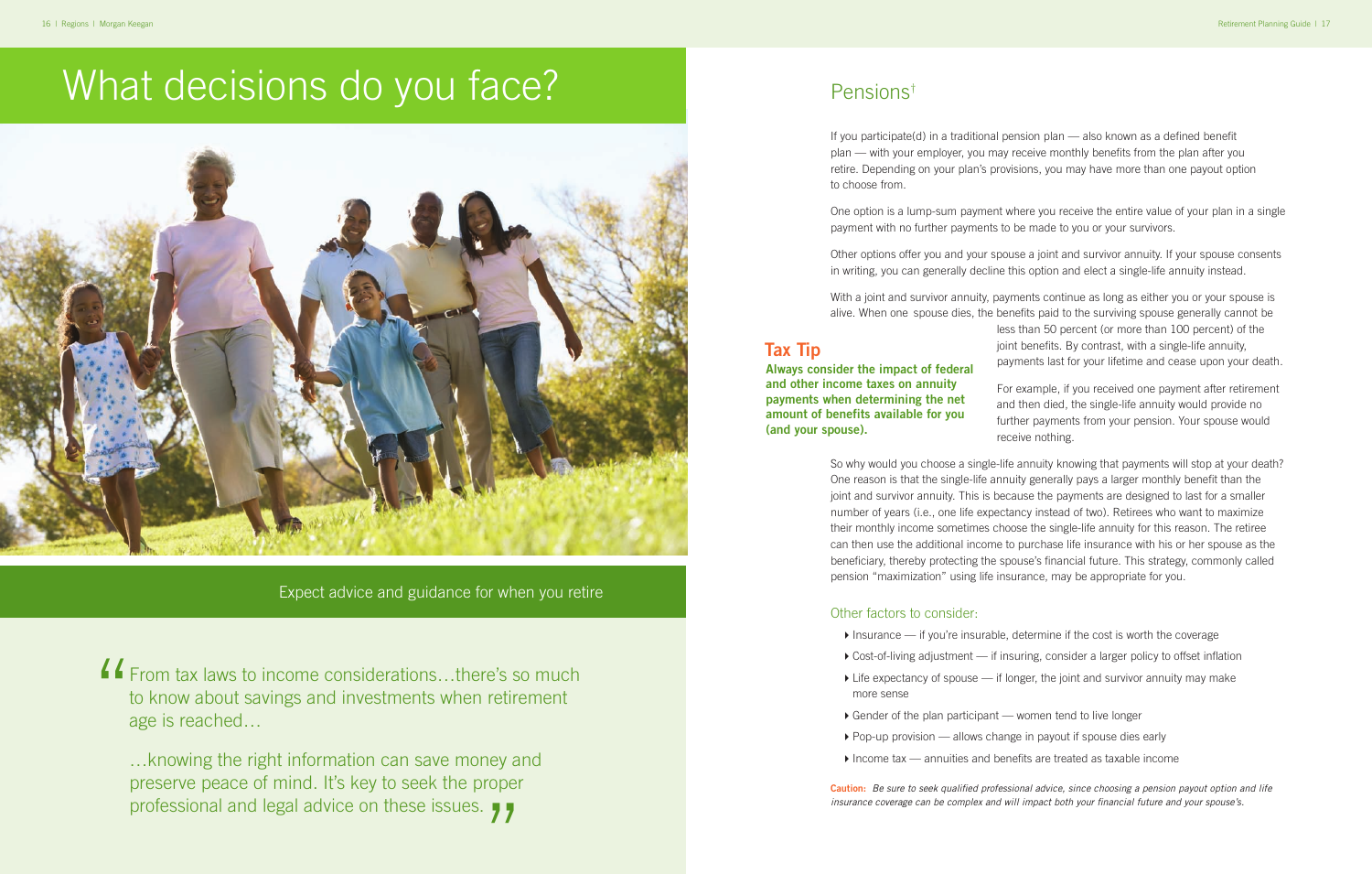## Rollovers†

A rollover is generally a transfer of assets from a retirement plan maintained by a former employer to another retirement plan or IRA. Often, when employees change jobs or retire, they may leave retirement accounts "stranded." Rollovers consolidate your funds into an up-to-date account that may be easier and less costly to monitor, and that may open up more investment options.

#### There are many advantages to rollovers

**A rollover is not a taxable distribution.** This means that if you complete the rollover within 60 days of receiving the distribution and follow other federal rollover rules, you will not be subject to income tax or early withdrawal

penalties on the money. You will not have to pay federal or state income tax on the money until you begin taking taxable distributions from the IRA or new plan. By that time, you may be retired and in a lower income tax bracket. Also, if you are 59½ or older when you take distributions, you will not have to worry about premature distribution penalties.

**A rollover allows continued tax-deferred growth.** When you do a rollover, you are simply moving your retirement money from one tax-favored savings vehicle to another. This allows the money to continue growing tax deferred in the IRA or new plan, with little or no interruption.

**A rollover may be an option every time you leave a job.** You may be able to roll over your vested benefits in a former employer's retirement plan every time you leave a job — to a new or existing traditional IRA (but not a Roth IRA) or to a new employer's plan.

## How to do a rollover:

- ▶ Check with the new plan administrator to make sure rollovers are accepted
- ▶ Consult your tax advisor before selecting a rollover
- ▶ Review the notice from your old plan administrator explaining the rollover rules
- 4Obtain your spouse's consent, if required
- 4Make sure that a proper check is sent from your old plan to the new one
- If you receive the funds personally, do the rollover within 60 days

**Age 62 or older and a fully insured worker** [Fully insured: You are considered fully ensured when you acquire a certain number of Social Security credits or quarters of coverage. You must earn 40 credits (10 years in work subject to Social Security taxes) or earn at least one credit for each year elapsing after 1950 (or, if later, after the year in which you reached age 21) and before the year in which you reach age 62, die, or

**Caution:** *Do you own highly appreciated company stock in your tax-deferred employer-sponsored retirement plan? You may want to double-check before you roll over your company stock into an IRA. It may be better to transfer the stock to a regular investment account and roll over any remaining assets into an IRA. With a distribution of retirement assets other than employer securities, all of the distribution is generally taxable to you in the year of distribution. When the lump sum distribution includes employer securities, however, you may need to pay income tax only on a portion of the distribution and, in addition, you may receive a considerable income tax benefit in the future. You may lose the favorable tax treatment once you roll over the securities into an IRA. Consult your CPA or tax advisor for more information.*

**When doing a rollover, it must be completed within 60 days to qualify as a tax-free transfer of funds and to avoid early distribution penalties.**

**Tax Tip**

## Social Security†

Social Security will probably not be the only retirement income you need, but it is an important benefit you receive based on your lifelong after-tax earned income. Contact the Social Security Administration two to three months before you retire to file an application for benefits. A person's benefits end upon their death.

No matter what your occupation, gender, or income level, you are eligible for Social Security retirement benefits if you are:

become disabled (whichever comes first), and earn at least six total credits.]

## 4**A qualified family member of a fully insured worker (entitled to a percentage of the**

## **worker's benefit)**

- 1. A non-working spouse of a retired w (spouse must be at least age 62 and entitled to benefits on worker's record
- 2. A child under the age of 18
- 3. The divorced spouse (must be curre unmarried and married to worker for least 10 years)
- 4. Spouse, if caretaker of a child under

## Factors to consider before retiring

Deciding when to retire and begin receiving Social Security retirement benefits is a personal decision. It can be an easy one — I'm done working! Or a difficult one — My kids are in college, and it's expensive! When making this decision, age requirements will affect the amount of your Social Security benefit check.

**Normal retirement.** If you retire at "normal" retirement age, you will be eligible for full Social Security benefits based on 100% of your primary insurance amount, provided that you are fully insured. Your normal retirement age depends upon the year in which you were born. If you were born in 1937 or earlier, your normal retirement age is 65. However, people born in 1938 or later will be affected by the increasing retirement age.

#### **Here's how retirement age increases:**

- $\blacktriangleright$  1938 65 years, 2 months
- $\blacktriangleright$  1939 65 years, 4 months
- $\blacktriangleright$  1940 65 years, 6 months
- $\blacktriangleright$  1941 65 years, 8 months
- 

**Important:** *Contact the Social Security Administration for specific information about your unique situation.*

| vorker<br>d    |                                                                                                                                                                                                     |
|----------------|-----------------------------------------------------------------------------------------------------------------------------------------------------------------------------------------------------|
| rd)            | <b>Retirement Tip</b>                                                                                                                                                                               |
| ently<br>ır at | You can retire before normal age - as<br>early as 62 - to receive benefits, but<br>the amount will be reduced. Or, you can<br>delay retirement beyond normal age and<br>receive increased benefits. |
| r age 16       |                                                                                                                                                                                                     |
|                |                                                                                                                                                                                                     |

- $\rightarrow$  1942 65 years, 10 months
- $1943 1954 66$  years
- $\blacktriangleright$  1955 66 years, 2 months
- $\blacktriangleright$  1957 66 years, 6 months
- $\rightarrow$  1958 66 years, 8 months
	- $\rightarrow$  1959 66 years, 10 months
- $\rightarrow$  1956 66 years, 4 months
- $\rightarrow$  1960 and later 67 years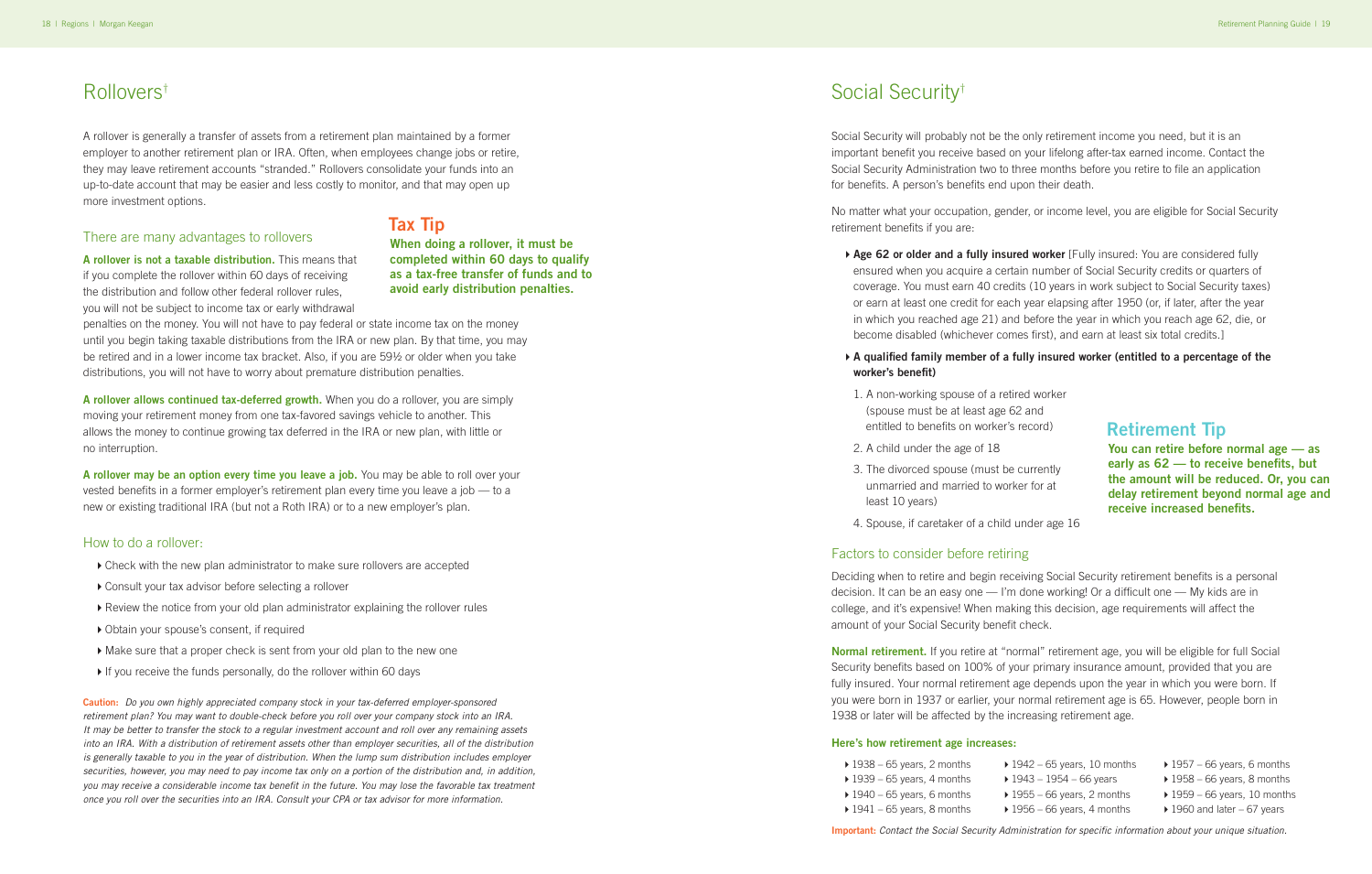## Income-generating Investments†

Your savings and investment portfolio may contain income-generating investments, such as annuities, bonds, preferred stocks, and CDs. These can provide a steady stream of income in retirement through earnings or interest payments. In addition, these can also provide a nice source of diversification to your portfolio since they may not directly correlate to the performance of common stocks and mutual funds. Here's more information about two commonly used investment vehicles.

#### **Annuities**

An annuity is a contract between you and the issuer, usually an insurance company. In its simplest form, you pay money to the annuity issuer, the issuer invests the money for you,

and then the issuer pays out the principal and earnings back to you or a beneficiary.

You can invest in one lump sum or you can invest a series of payments in an annuity. Then there are two broad options for receiving distributions from an annuity contract. One option is to withdraw earnings in one lump sum or over time. A second broad withdrawal option is to receive a guaranteed income stream from the annuity.

If you elect to receive annuity distributions over your entire lifetime, you receive payments until you die. If you specify a period of time, such as five years, the payments continue over that period whether you are alive or not. It is up to you to base your decision on your life expectancy and other factors.

#### Bonds

One of the most important reasons why investors choose bonds is for their predictable income. For bonds that pay interest over time, the issuer pays the bondholder regular payments until a certain date. At that point, the bond is said to have matured. When it reaches its maturity date, the full amount of the face value must be repaid to the bondholder. On the other hand, some bonds only pay interest when the bond is redeemed.

Either way, bonds have traditionally been important for retirees for these reasons. Also, though they are not risk-free, bonds as a whole are considered somewhat less risky than stocks. Upon retirement, you may want to consider additional bonds that either produce regular interest payments or lump-sum redemptions.

**Money you invest in an annuity is not tax deductible. However, earnings will accrue tax deferred until you begin withdrawing money from the annuity. Tax Tip**

**If you're in a high tax bracket, consider bonds that are not taxable by the federal government, such as municipal bonds, even if the interest rate is lower than a taxable bond.**

## **Tax Tip**

## Distributions from Employer Plans and IRAs†

A withdrawal from an IRA is referred to as a distribution. Distributions can come in the form of several payment patterns, from a one-time (lump-sum) payment to a series of distributions over a number of years. Depending on how old you are at the time of the distribution, the payment may be classified as a premature distribution (made prior to age 59½), a normal distribution (between ages 59½ and 70½), or a Required Minimum Distribution (after age 70½). There are tax consequences to any type of traditional IRA or qualified plan distribution.

## The premature distribution rule

Distributions you receive from your IRA or retirement plan before you reach the age of 59½ are generally considered by the IRS as premature distributions (or early withdrawals). To discourage these premature distributions, they are not only subject to the usual federal and state income taxes on distributions but also to a 10% federal penalty tax (and possibly a state penalty tax). This 10% penalty tax is commonly referred to as the "premature distribution" tax. The IRS does allow some exceptions.

In the event you need to access your retirement funds prior to age 59½, you can avoid the 10% penalty by electing to receive your funds in a series of "substantially equal periodic payments." There are three IRS-approved methods for calculating substantially equal periodic payments, each of which uses a factor representing your life expectancy (or the joint life expectancies of you and your beneficiary). It's important to understand how these methods work and how recent tax law changes may affect your choice of method. The payments from your IRA must continue for at least five years, or until you reach age 59½, whichever is later.

Distributions from qualified retirement plans, that are not rolled over to an IRA or another qualified plan, may avoid the 10% penalty if all of the following are met:

- ▶ You received the distribution after you left the company; and
- 4You left the company during or after the calendar year in which you reached age 55; and
- ▶ Your departure from the company qualifies as a separation from service.

## Distributions from Roth IRAs:

A withdrawal from a Roth IRA (including both contributions and investment earnings) is completely tax free (and penalty free) if (1) made at least five years after you first establish any Roth IRA, and (2) you have reached age 59½ by the time of the withdrawal. Other exceptions may apply. Prior to age 59½, you may always remove your contributions both tax-free and penalty free. However, the investment earnings may be subject to federal income tax as well as a 10% premature distribution tax. Roth IRAs are not subject to Required Minimum Distribution rules.

### Required Minimum Distributions: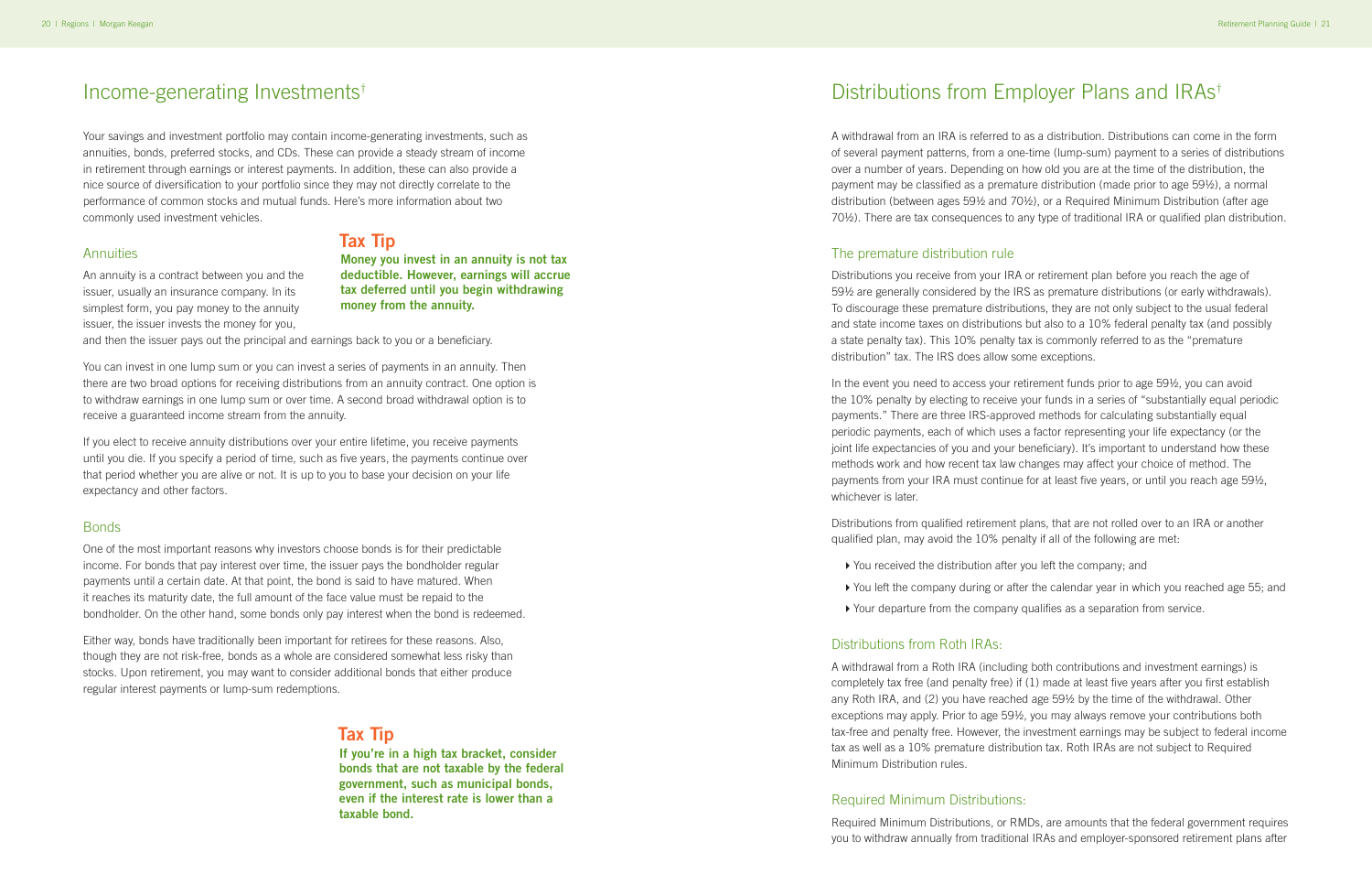you reach age 70½ — or, in some cases, after you retire. You can always withdraw more than the minimum amount from your IRA or plan in any year, but if you withdraw less than the required minimum, you will be subject to a federal penalty.

The purpose of the RMD rules is to ensure that people don't just accumulate retirement accounts, defer taxation, and leave these retirement funds as an inheritance. Instead, required minimum distributions generally have the effect of producing taxable income during your lifetime.

## When you must take RMDs

Your first required distribution from an IRA or retirement plan is for the year you reach 70½. However, you have some flexibility as to when you actually have to take this first-year distribution. You can take it during the year you reach age 70½, or you can delay it until April 1 of the following year.

Since the first distribution generally must be taken no later than April 1 following the year you reach 70½, this April 1 date is known as your required beginning date. Required distributions for subsequent years must be taken no later than December 31 of each calendar year until you die or your balance is reduced to zero. This means that if you opt to delay your first distribution until April 1 of the following year, you will be required to take two distributions during that year — your first year's required distribution and your second year's required distribution. An exception occurs when you work and contribute to your IRA beyond age 70½.

**Caution:** *If you fail to take at least the RMD for any year, or if you take it too late, you will be subject to a federal penalty. The penalty is a 50% excise tax on the amount by which the RMD exceeds the distributions actually made to you during the taxable year. Consult your tax, estate, and financial advisors for assistance.*

## **Resources**

**www.choosetosave.org** Sponsored by: Employee Benefit Research Institute

> $\rightarrow$  Take your retirement planning to the next level with a complimentary **review by a Morgan Keegan financial advisor — call 1-866-951-9511.**

**www.ssa.gov** Social Security Administration Web site

**www.aarp.org**  AARP Web site

**www.irs.gov** Internal Revenue Web site **www.360financialliteracy.org** Sponsored by: American Institute of Certified Public Accountants

**www.cfp.net/learn** Sponsored by: Certified Financial Planner Board of Standards, Inc.

**www.pathtoinvesting.org** Sponsored by: Foundation for Investor Education

**www.morgankeegan.com**

**www.regions.com**

## **AL REGIONS | Morgan Keegan**

The following Web sites and other resources focus on retirement and savings issues. (Listings do not serve as an endorsement of any resource over another.) © 2008 Regions Bank. Member FDIC. Investment services are provided through Morgan Keegan & Company, Inc., a subsidiary of Regions Financial Corporation and a member NYSE and SIPC. Securities and insurance products offered through Morgan Keegan are not insured by the FDIC or any other government agency, are not deposits of or guarantees of Regions Bank or its affiliates, and may lose value.

The information provided is for illustrative and discussion purposes only. Morgan Keegan does not provide legal or tax advice.

You need to contact your legal and tax advisors for additional information and advice before making any investment decisions.

† Some enclosed material: © 2008 Forefield Inc. All rights reserved.

### **Our Partner — Morgan Keegan & Company:** *The Reliability of Investing Wisely*

Founded in 1969 in Memphis, TN., Morgan Keegan & Company is today a subsidiary of Regions Financial Corporation and a premier regional investment firm offering full-service investment banking, securities brokerage, and asset management. Morgan Keegan serves the diverse financial needs of individual investors, and corporate and institutional clients throughout the U.S. and abroad through more than 400 offices in 19 states.